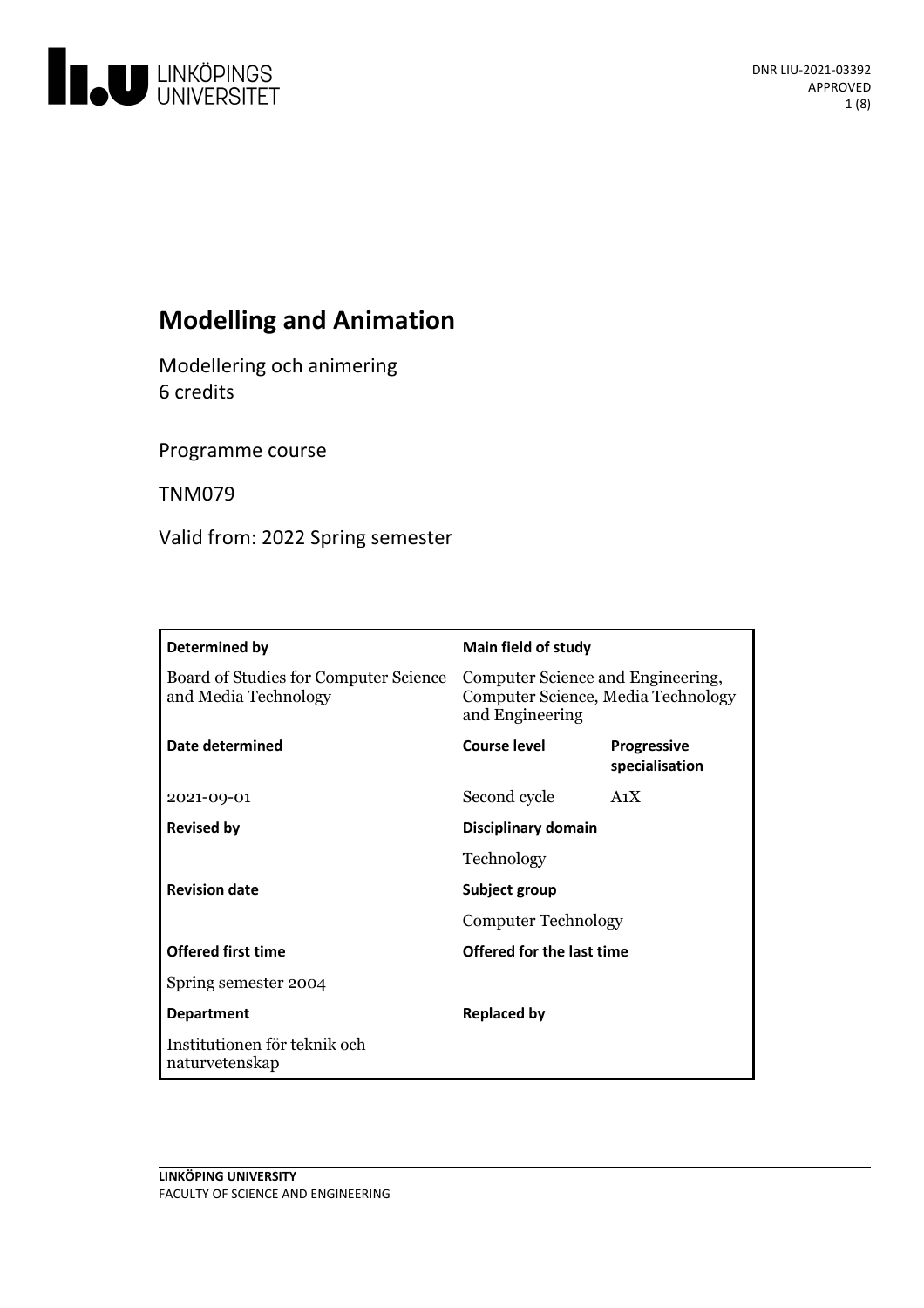# Course offered for

- Master of Science in Computer Science and Engineering
- Master of Science in Information Technology
- Master of Science in Media Technology and Engineering
- Master of Science in Computer Science and Software Engineering
- Master of Science in Applied Physics and Electrical Engineering
- Master of Science in Applied Physics and Electrical Engineering International
- Master's Programme in Computer Science

## **Prerequisites**

Computer Graphics, Linear Algebra, Calculus in several variables, Programming

## Intended learning outcomes

The aim of the course is to give the students knowledge of current and advanced methods in computer graphics for modeling and animation of virtual objects. After completing the course the student shall be able to:

- understand and evaluate different mathematical representations of surfaces in 3D
- describe and implement alternative data structures and decimation methods for polygon meshes
- describe and implement 3D models using subdivision surfaces and implicitly defined surfaces
- understand the principles and methods of modelling using level-sets
- describe and implement the principles and methods used in simulation and animation of fluids

# Course content

Representations of surfaces in 3D. Triangular meshes in modeling. Mesh decimation. Implicit modeling. The level-set method in computer graphics and modeling. Splines and subdivision surfaces. Physics based simulation and animation of fluids.

# Teaching and working methods

The course starts with a series of lectures, providing an overview and presenting the theory in the field. The lecture material is accompanied by a set of laboratory exercises to demonstrate the theory in action. At the end of the course a written exam is given. To complete the course, students must have passed the lab exercises and the written exam. Grades are based both on the lab exercises and the written exam.

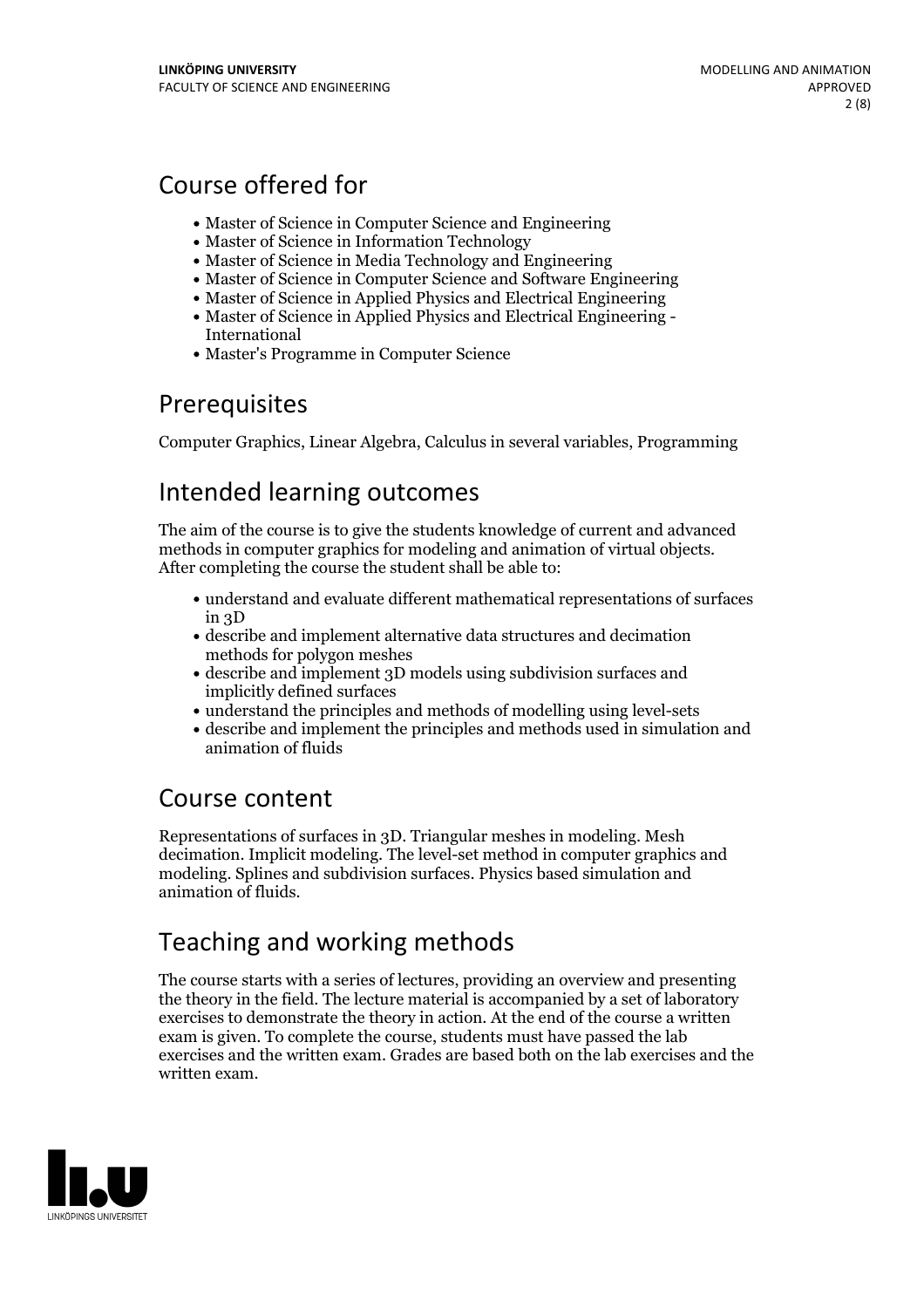## Examination

| TEN <sub>3</sub> | Written examination | 2 credits | U, 3, 4, 5 |
|------------------|---------------------|-----------|------------|
| LAB <sub>4</sub> | Laboratory work     | 4 credits | U, 3, 4, 5 |

## Grades

Four-grade scale, LiU, U, 3, 4, 5

## Other information

### **About teaching and examination language**

The teaching language is presented in the Overview tab for each course. The examination language relates to the teaching language as follows:

- If teaching language is "Swedish", the course as a whole could be given in Swedish, or partly in English. Examination language is Swedish, but parts
- of the examination can be in English. If teaching language is "English", the course as <sup>a</sup> whole is taught in English. Examination language is English. If teaching language is "Swedish/English", the course as <sup>a</sup> whole will be
- taught in English if students without prior knowledge of the Swedish language participate. Examination language is Swedish or English depending on teaching language.

### **Other**

The course is conducted in a manner where both men's and women's experience and knowledge are made visible and developed.

The planning and implementation of a course should correspond to the course syllabus. The course evaluation should therefore be conducted with the course syllabus as a starting point.

If special circumstances prevail, the vice-chancellor may in a special decision specify the preconditions for temporary deviations from this course syllabus, and delegate the right to take such decisions.

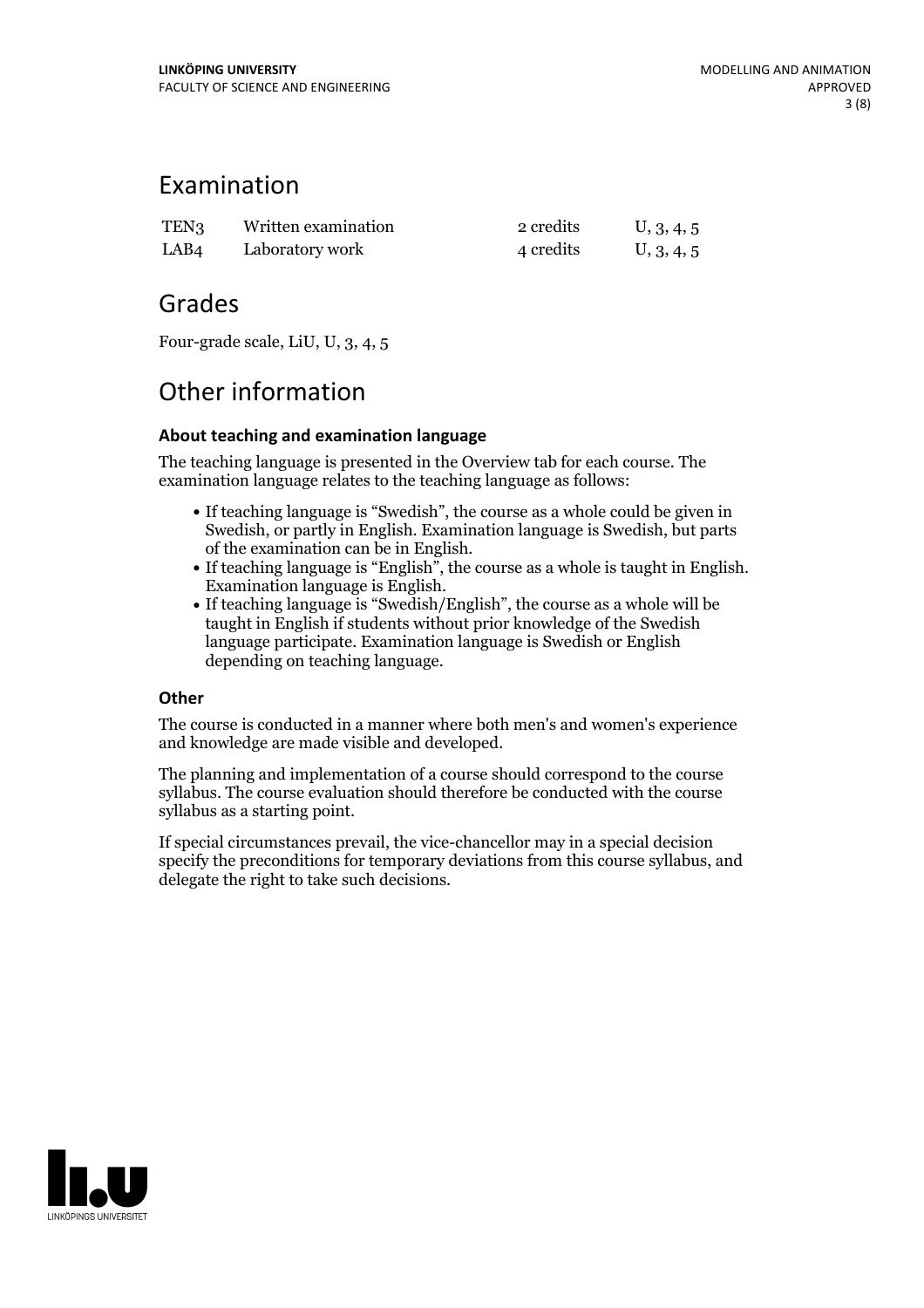## **Common rules**

### Course syllabus

A syllabus must be established for each course. The syllabus specifies the aim and contents of the course, and the prior knowledge that a student must have in order to be able to benefit from the course.

## Timetabling

Courses are timetabled after a decision has been made for this course concerning its assignment to a timetable module.

### Interruption in and deregistration from a course

The LiU decision, Guidelines concerning confirmation of participation in education (Dnr LiU-2020-02256), states that interruptions in study are to be recorded in Ladok. Thus, all students who do not participate in a course for which they have registered must record the interruption, such that the registration on the course can be removed. Deregistration from or interrupting a course is carried out using <sup>a</sup> web-based form: https://www.lith.liu.se/for- [studenter/kurskomplettering?l=en.](https://www.lith.liu.se/for-studenter/kurskomplettering?l=en)

## Cancelled courses and changes to the course syllabus

Courses with few participants (fewer than 10) may be cancelled or organised in a manner that differs from that stated in the course syllabus. The Dean is to deliberate and decide whether a course is to be cancelled or changed from the course syllabus.

## Guidelines relating to examinations and examiners

For details, see Guidelines for education and examination for first-cycle and second-cycle education at Linköping University, Dnr LiU-2020-04501 [\(http://styrdokument.liu.se/Regelsamling/VisaBeslut/917592\)](http://styrdokument.liu.se/Regelsamling/VisaBeslut/917592).

An examiner must be employed as a teacher at LiU according to the LiU Regulations for Appointments, Dnr LiU-2021-01204 [\(https://styrdokument.liu.se/Regelsamling/VisaBeslut/622784](https://styrdokument.liu.se/Regelsamling/VisaBeslut/622784)). For courses in second-cycle, the following teachers can be appointed as examiner: Professor (including Adjunct and Visiting Professor), Associate Professor (including Adjunct), Senior Lecturer (including Adjunct and Visiting Senior Lecturer), Research Fellow, or Postdoc. For courses in first-cycle, Assistant Lecturer (including Adjunct and Visiting Assistant Lecturer) can also be appointed as examiner in addition to those listed for second-cycle courses. In exceptional cases, a Part-time Lecturer can also be appointed as an examiner at both first- and second cycle, see Delegation of authority for the Board of Faculty of Science and Engineering.

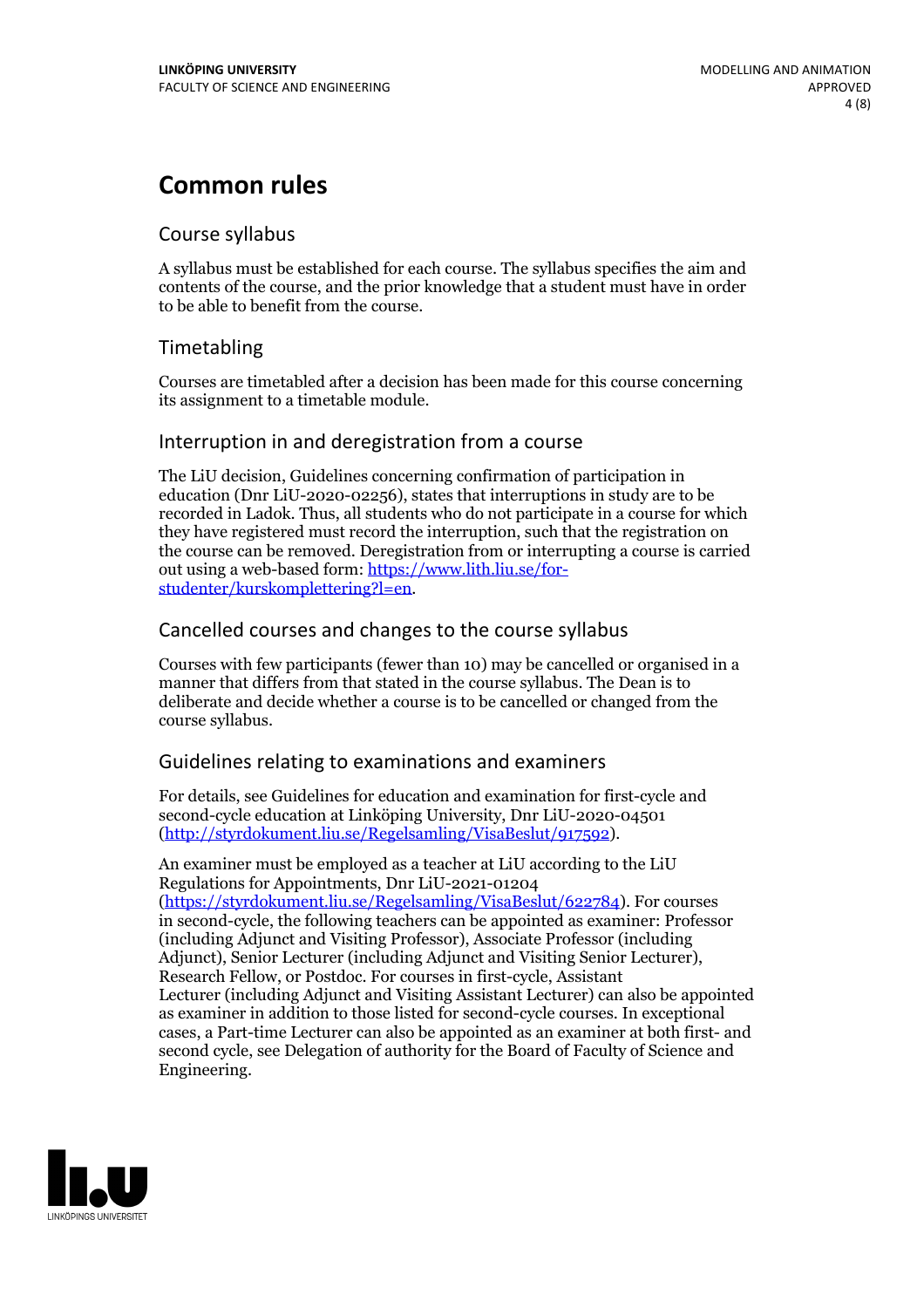## Forms of examination

#### **Principles for examination**

Written and oral examinations and digital and computer-based examinations are held at least three times a year: once immediately after the end of the course, once in August, and once (usually) in one of the re-examination periods. Examinations held at other times are to follow a decision of the faculty programme board.

Principles for examination scheduling for courses that follow the study periods:

- courses given in VT1 are examined for the first time in March, with re-examination in June and August
- courses given in VT2 are examined for the first time in May, with re-examination in August and October
- courses given in HT1 are examined for the first time in October, with re-examination in January and August
- courses given in HT2 are examined for the first time in January, with re-examination in March and in August.

The examination schedule is based on the structure of timetable modules, but there may be deviations from this, mainly in the case of courses that are studied and examined for several programmes and in lower grades (i.e. 1 and 2).

Examinations for courses that the faculty programme board has decided are to be held in alternate years are held three times during the school year in which the course is given according to the principles stated above.

Examinations for courses that are cancelled orrescheduled such that they are not given in one or several years are held three times during the year that immediately follows the course, with examination scheduling that corresponds to the scheduling that was in force before the course was cancelled or rescheduled.

When a course, or a written examination (TEN, DIT, DAT), is given for the last time, the regular examination and two re-examinations will be offered. Thereafter, examinations are phased out by offering three examinations during the following academic year at the same times as the examinations in any substitute course. If there is no substitute course, three examinations will be offered during re- examination periods during the following academic year. Other examination times are decided by the faculty programme board. In all cases above, the examination is also offered one more time during the academic year after the following, unless the faculty programme board decides otherwise. In total, 6 re-examinations are offered, of which 2 are regular re-examinations. In the examination registration system, the examinations given for the penultimate time and the last time are denoted.

If a course is given during several periods of the year (for programmes, or on different occasions for different programmes) the faculty programme board or boards determine together the scheduling and frequency of re-examination occasions.

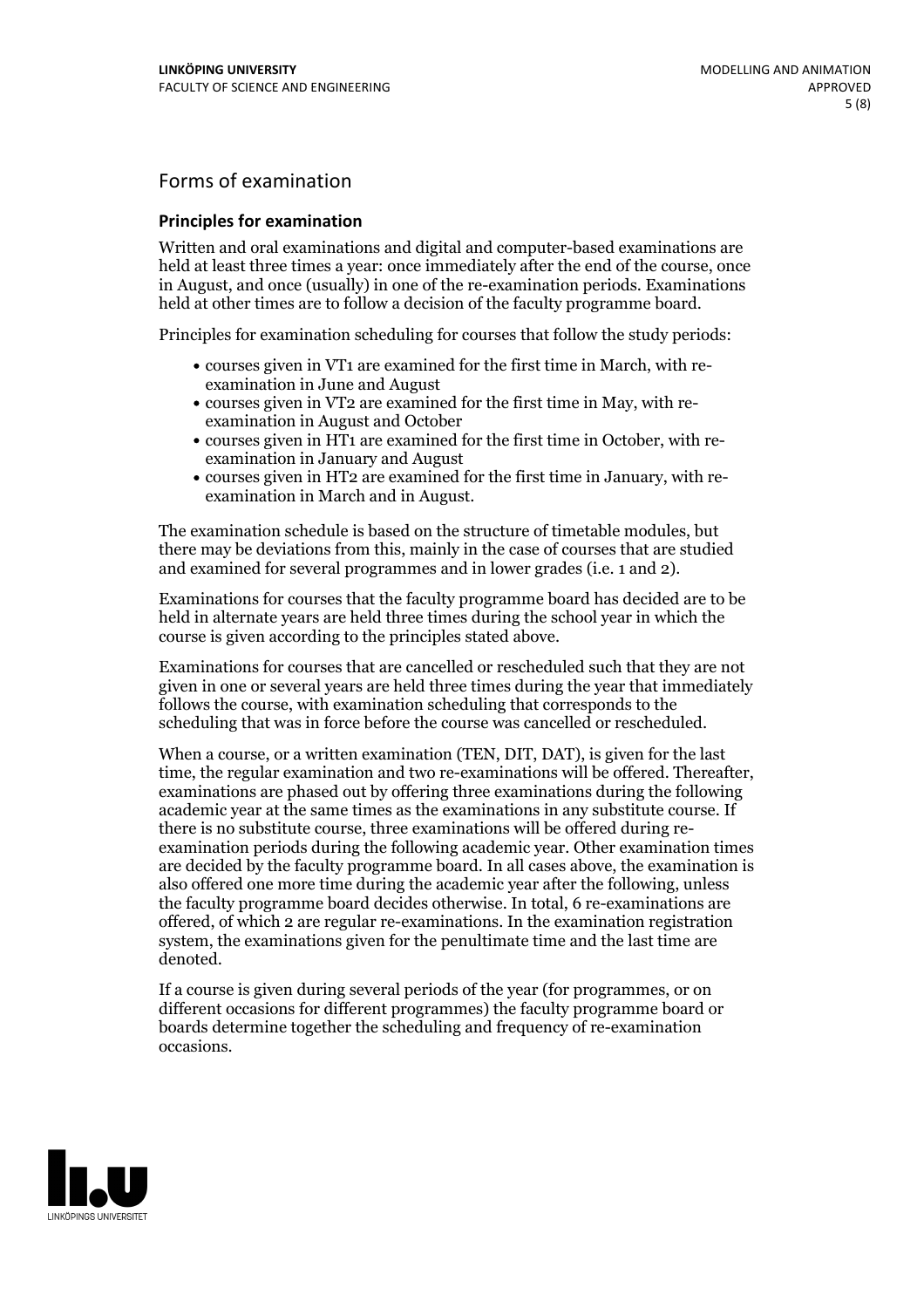### **Retakes of other forms of examination**

Regulations concerning retakes of other forms of examination than written examinations and digital and computer-based examinations are given in the LiU guidelines for examinations and examiners, [http://styrdokument.liu.se/Regelsamling/VisaBeslut/917592.](http://styrdokument.liu.se/Regelsamling/VisaBeslut/917592)

#### **Course closure**

For Decision on Routines for Administration of the Discontinuation of Educational Programs, Freestanding Courses and Courses in Programs, see DNR LiU-2021-04782. After a decision on closure and after the end of the discontinuation period, the students are referred to a replacement course (or similar) according to information in the course syllabus or programme syllabus. If a student has passed some part/parts of a closed program course but not all, and there is an at least partially replacing course, an assessment of crediting can be made. Any crediting of course components is made by the examiner.

#### **Registration for examination**

In order to take an written, digital or computer-based examination, registration in advance is mandatory, see decision in the university's rule book [https://styrdokument.liu.se/Regelsamling/VisaBeslut/622682.](https://styrdokument.liu.se/Regelsamling/VisaBeslut/622682) An unregistered student can thus not be offered a place. The registration is done at the Student Portal or in the LiU-app during the registration period. The registration period opens 30 days before the date of the examination and closes 10 days before the date of the examination. Candidates are informed of the location of the examination by email, four days in advance.

#### **Code of conduct for students during examinations**

Details are given in a decision in the university's rule book: <http://styrdokument.liu.se/Regelsamling/VisaBeslut/622682>.

#### **Retakes for higher grade**

Students at the Institute of Technology at LiU have the right to retake written examinations and digital and computer-based examinations in an attempt to achieve a higher grade. This is valid for all examination components with code "TEN", "DIT" and "DAT". The same right may not be exercised for other examination components, unless otherwise specified in the course syllabus.

A retake is not possible on courses that are included in an issued degree diploma.

#### **Grades**

The grades that are preferably to be used are Fail (U), Pass (3), Pass not without distinction  $(4)$  and Pass with distinction  $(5)$ .

- Grades U, 3, 4, 5 are to be awarded for courses that have written or digital examinations.<br>• Grades Fail (U) and Pass (G) may be awarded for courses with a large
- degree of practical components such as laboratory work, project work and

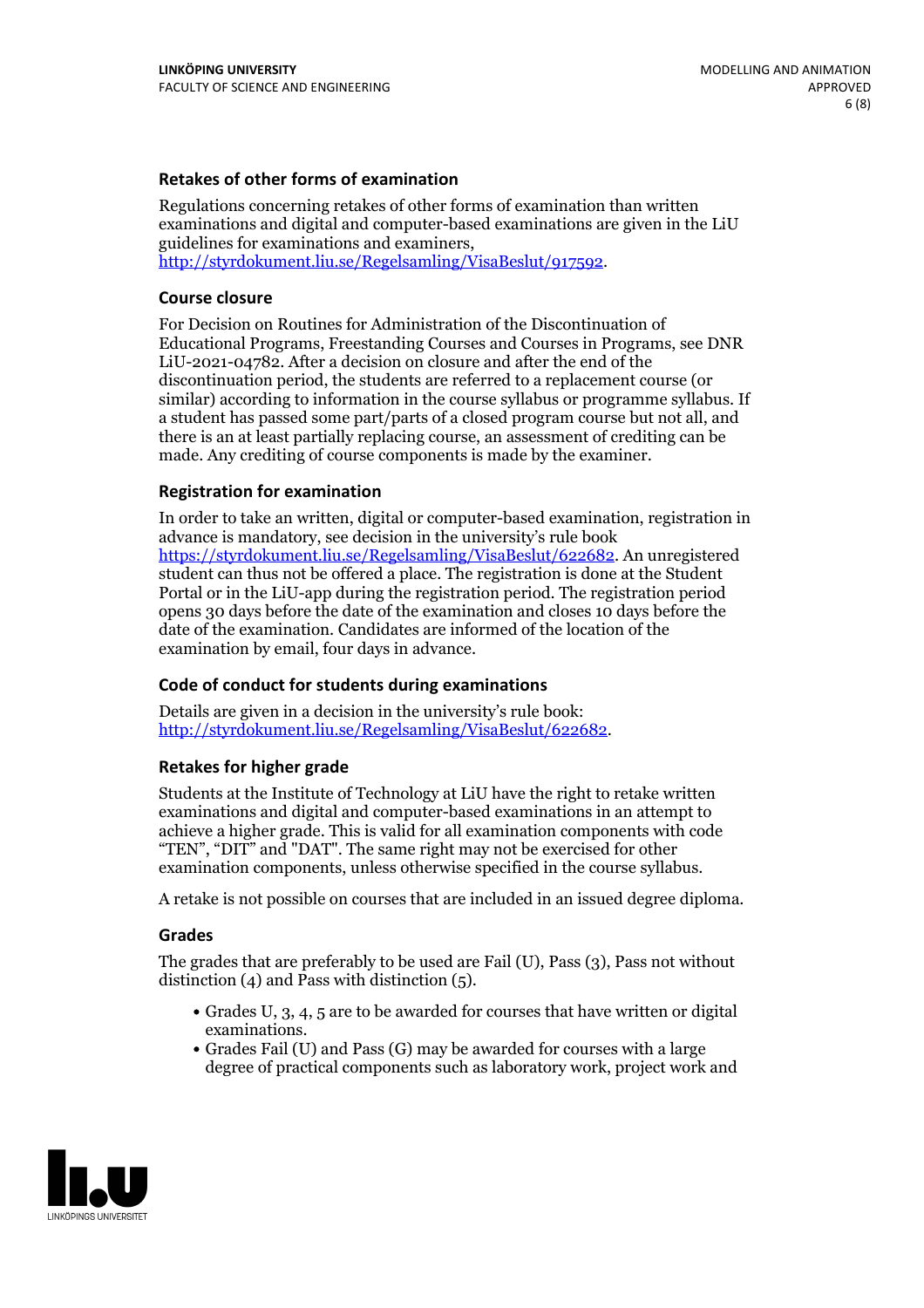group work.<br>• Grades Fail (U) and Pass (G) are to be used for degree projects and other independent work.

#### **Examination components**

The following examination components and associated module codes are used at the Faculty of Science and Engineering:

- Grades U, 3, 4, 5 are to be awarded for written examinations (TEN) and
- digital examinations (DIT).<br>• Examination components for which the grades Fail (U) and Pass (G) may be awarded are laboratory work (LAB), project work (PRA), preparatory written examination (KTR), digital preparatory written examination (DIK), oral examination (MUN), computer-based examination (DAT), home
- assignment (HEM), and assignment (UPG).<br>• Students receive grades either Fail (U) or Pass (G) for other examination components in which the examination criteria are satisfied principally through active attendance such as tutorial group (BAS) or examination item (MOM).<br>• Grades Fail (U) and Pass (G) are to be used for the examination
- components Opposition (OPPO) and Attendance at thesis presentation (AUSK) (i.e. part of the degree project).

In general, the following applies:

- 
- Mandatory course components must be scored and given <sup>a</sup> module code. Examination components that are not scored, cannot be mandatory. Hence, it is voluntary to participate in these examinations, and the voluntariness must be clearly stated. Additionally, if there are any associated conditions to
- the examination component, these must be clearly stated as well.<br>• For courses with more than one examination component with grades U,3,4,5, it shall be clearly stated how the final grade is weighted.

For mandatory components, the following applies (in accordance with the LiU Guidelines for education and examination for first-cycle and second-cycle education at Linköping University,<br>[http://styrdokument.liu.se/Regelsamling/VisaBeslut/917592\)](http://styrdokument.liu.se/Regelsamling/VisaBeslut/917592):

If special circumstances prevail, and if it is possible with consideration of the nature of the compulsory component, the examiner may decide to replace the compulsory component with another equivalent component.

For possibilities to alternative forms of examinations, the following applies (in accordance with the LiU Guidelines for education and examination for first-cycle [http://styrdokument.liu.se/Regelsamling/VisaBeslut/917592\)](http://styrdokument.liu.se/Regelsamling/VisaBeslut/917592):

If the LiU coordinator for students with disabilities has granted a student the right to an adapted examination for a written examination in an examination hall, the student has the right to it.